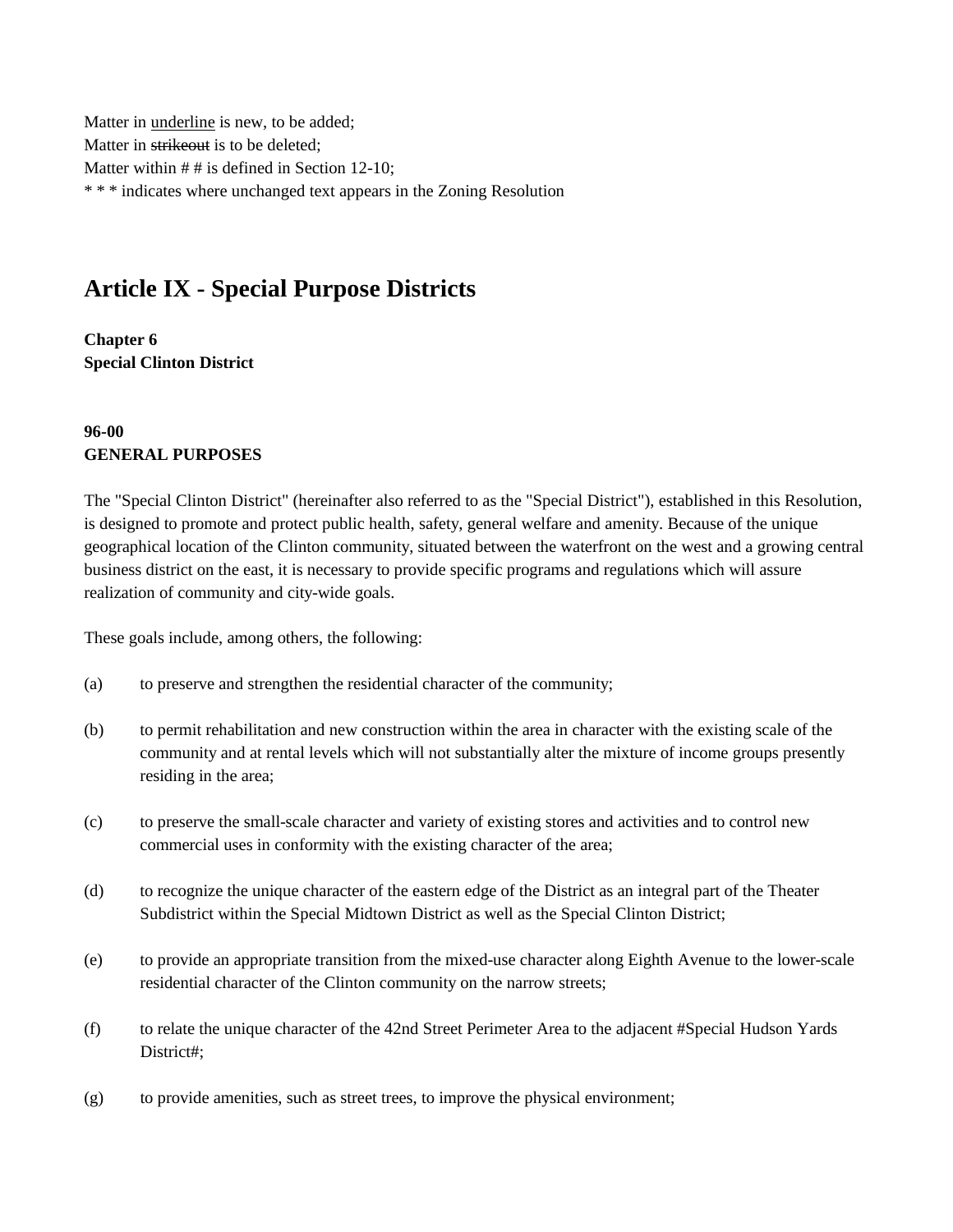- (h) to restrict demolition of buildings that are suitable for rehabilitation and continued residential use; and
- (i) to promote the most desirable use of land in the area and thus to conserve the value of land and buildings, and thereby protect the City's tax revenues, consistent with the foregoing purposes.

\* \* \* \* \* \*

#### **96-102 Lot coverage regulations**

**PRESERVATION AREA**

**96-10**

Any #development# containing #residential uses# shall provide a minimum of 20 percent of the #lot area# of a #zoning lot# as usable, landscaped open area for occupants of #dwelling units# or #rooming units# in the #development#.

\* \* \*

\* \* \*

## **96-105 Dwelling unit regulations**

#### (a) #Dwelling unit# distribution

For #developments#, #enlargements#, #extensions# or #conversions# of an existing #building# to a #residential use#, the density requirements of the underlying districts shall be inapplicable. In lieu thereof, the required #lot area per dwelling unit# of a #development#, #enlargement#, #extension# or #conversion# of an existing #building# to a #residential use# shall not be less than 168 square feet and the number of two-bedroom units on a #zoning lot# shall not be less than 20 percent.

\* \* \*

The City Planning Commission, by special permit, may modify the two-bedroom unit distribution requirement and the density requirement of this Section for a #non-profit residence for the elderly# #affordable independent residence for seniors# or for a #residence# substantially for elderly persons with disabilities, under jurisdiction of a State or City agency, provided that the following findings are made:

\* \* \*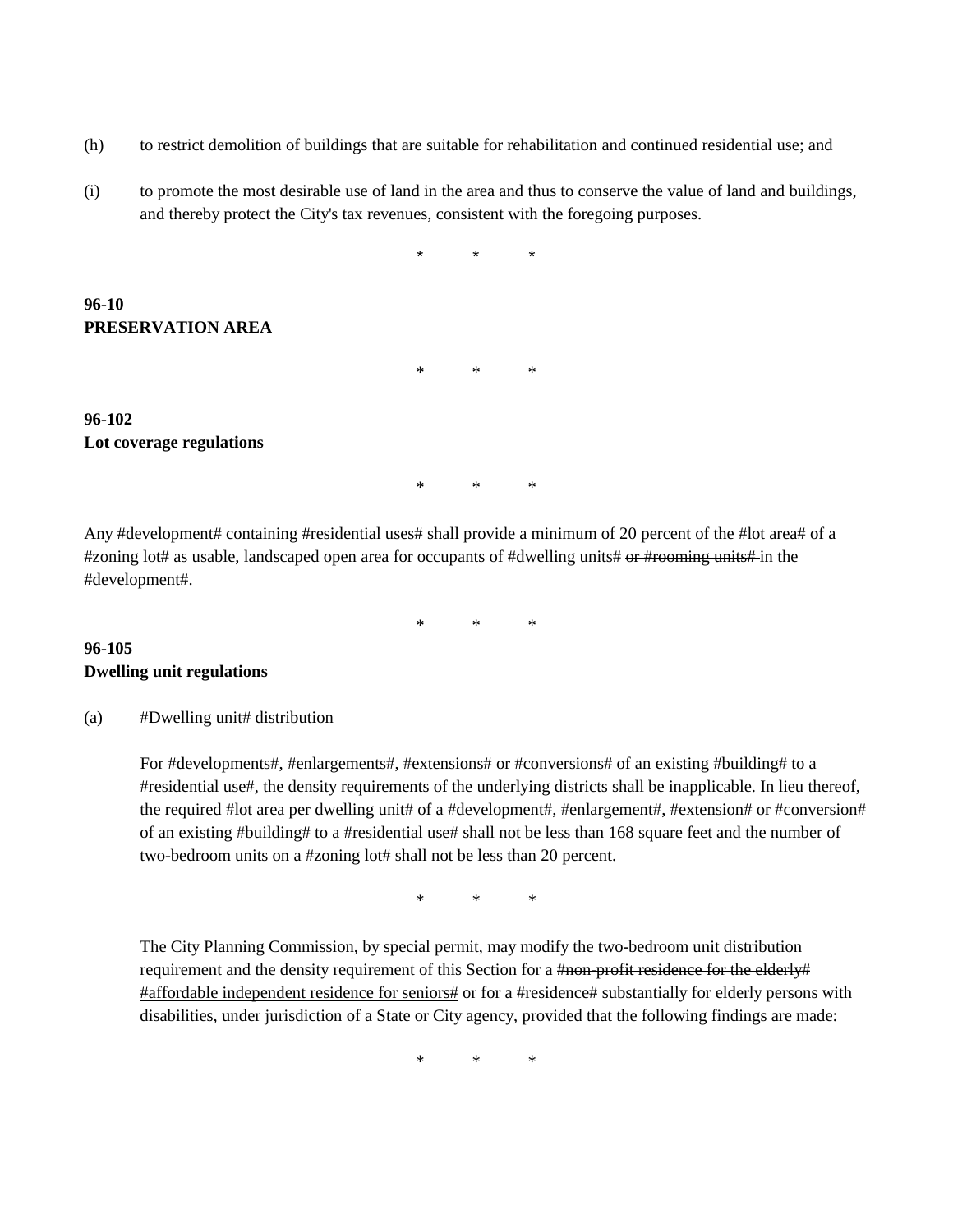# **96-107 Special regulations for community facility uses**

#Developments#, #enlargements# or #extensions# of #community facility uses# or #conversions# of an existing #building# to a #community facility use#, are permitted on #zoning lots# containing existing #buildings# with #residential uses# only pursuant to the provisions of this Section. The City Planning Commission, by special permit, may permit #developments#, #enlargements# or #extensions# of #community facility uses#, provided that the Commission makes the following findings:

\* \* \*

This special permit shall be in addition to any special permits required for nursing homes, health related-facilities #long-term care facilities# and domiciliary care facilities for adults, pursuant to the provisions of Section 74-90.

The Commission may prescribe additional conditions and safeguards to minimize adverse effects on the character of the surrounding area.

\* \* \*

## **96-20 PERIMETER AREA**

\* \* \*

#### **96-21 Special Regulations for 42nd Street Perimeter Area**

The provisions of this Section shall apply in all #Commercial Districts# within the area bounded by the following:

\* \* \*

#### (b) #Floor area# regulations

(1) #Floor area# regulations in Subarea 1

In Subarea 1 of the 42nd Street Perimeter Area as shown in Appendix A, the basic #floor area ratio# on a #zoning lot# shall be 10.0, and may be increased to a maximum of 12.0 only in accordance with the provisions of Section 23-90 (INCLUSIONARY HOUSING) 23-154 (Inclusionary Housing), except that any units for which a #floor area# increase has been earned, pursuant to Section 23-90 23-154 shall be within the #Special Clinton District#.

(2) #Floor area# regulations in Subarea 2

In Subarea 2 of the 42nd Street Perimeter Area, as shown in Appendix A, the basic #floor area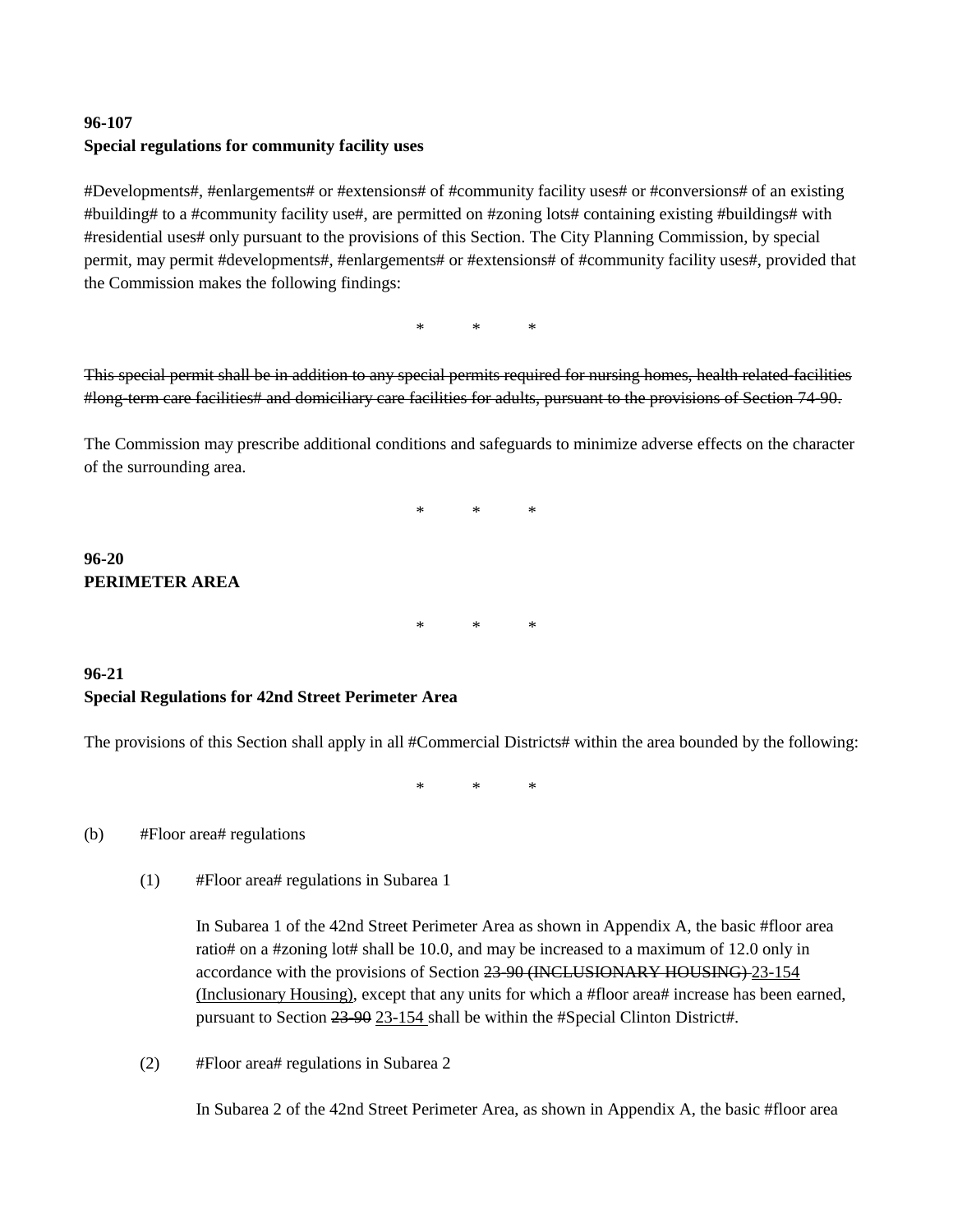ratio# on a #zoning lot# shall be 10.0. However, the #floor area ratio# on a #zoning lot# containing #residential use# may exceed 10.0 to a maximum of 12.0 only in accordance with the provisions of Section 23-90-23-154, except that any units for which a #floor area# increase has been earned pursuant to Section 23-90-23-154 shall be within the #Special Clinton District#. For #zoning lots# containing #developments# or #enlargements# that have fully utilized the Inclusionary Housing Program, the maximum permitted #floor area ratio# may be increased from 12.0 to 15.0 for new legitimate theater use in accordance with the provisions of Section 96-25 (Floor Area Bonus for New Theater Use).

\* \* \*

#### (c) Retail continuity requirements

For #buildings developed# or portions of #buildings enlarged# after August 17, 1990, where the ground floor level of such #development# or the #enlarged# portion of the #building# fronts upon West 42nd Street, between 9th and 12th Avenues:

- (1) at least 50 percent of the #street# frontage of #stories# that have a floor level within five feet of #curb level# shall be limited to Use Groups 4A, 6A, 6C, 10A, 11, 12A and 12B; and
- (2) at least 50 percent of the length of the facade of such #street wall# fronting on West 42nd Street shall be glazed with transparent material to a height of not less than 16 feet above #curb level#. The lowest point of such glazed area shall not be higher than four feet above #curb level#, in accordance with the provisions of Section 37-34 (Minimum Transparency Requirements).

**96-30 OTHER AREAS**

\* \* \*

\* \* \*

#### **96-31 Special Regulations in R8 Districts**

\* \* \*

- (b) In R8A Districts in Western Subarea C2, including #Commercial Districts# mapped within such R8A Districts, the following special regulations shall apply:
	- (1) Inclusionary Housing Program
		- (i) R8A Districts in Other Areas, west of Tenth Avenue, shall be #Inclusionary Housing designated areas#, pursuant to Section 12-10 (DEFINITIONS), for the purpose of making the Inclusionary Housing Program regulations of Section 23-90, inclusive, applicable as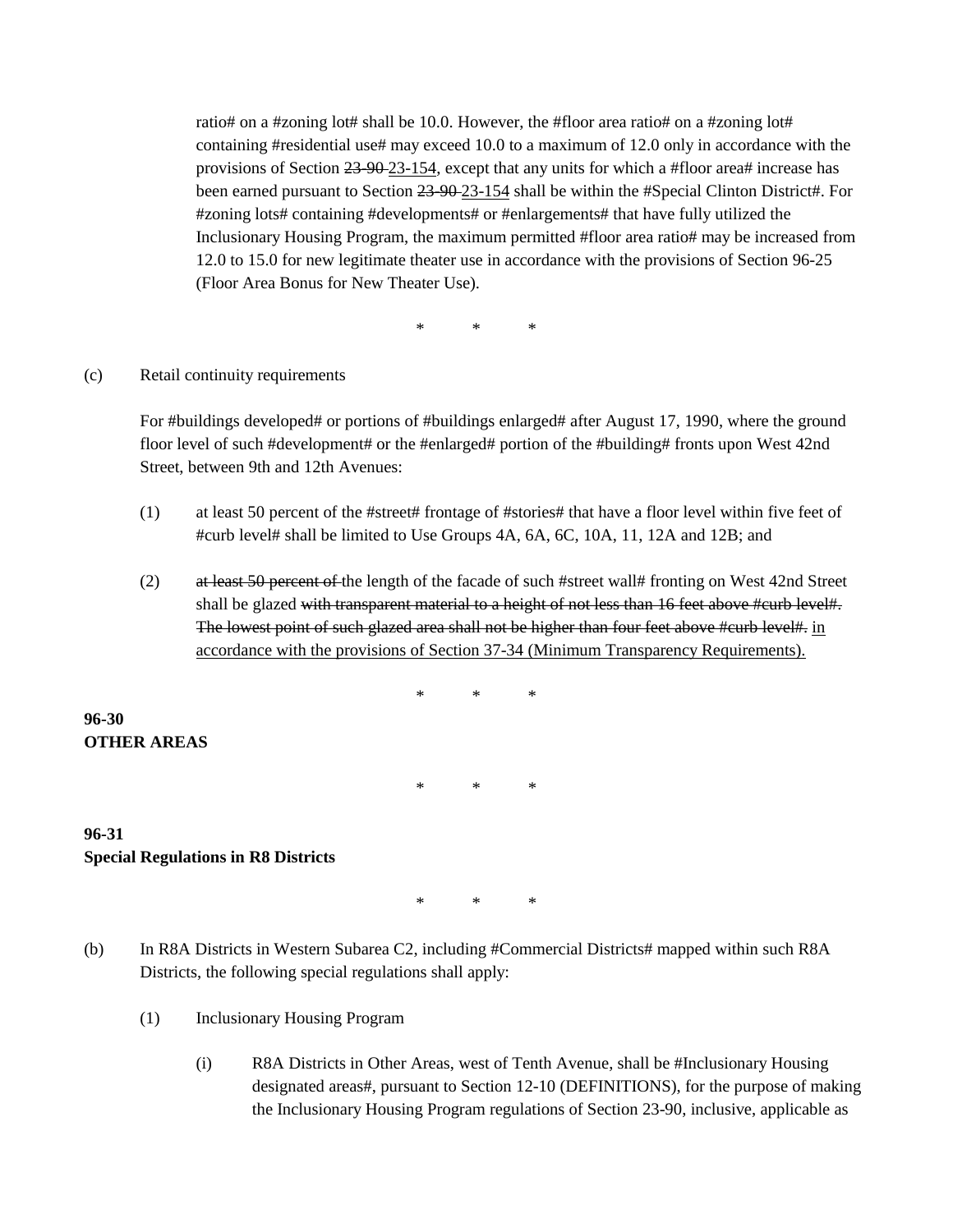modified within the Special District.

Within such #Inclusionary Housing designated areas#, the maximum #floor area ratio# for any #zoning lot# containing a #residential use# shall not exceed a base #floor area ratio# of 5.4, except that such base #floor area ratio# may be increased to a maximum #floor area ratio# of 7.2 through the provision of #affordable housing#, pursuant to the provisions relating to #Inclusionary Housing designated areas# in Section 23-154 (Inclusionary Housing) and Section 23-90. However, any units for which a #floor area# increase has been earned, pursuant to Section 23-90 23-154, shall be located within the #Special Clinton District#.

#### (ii) Optional provisions for #affordable housing#

For #developments# or #enlargements# located within the #blocks# bounded by West 51st Street, 11th Avenue, West 53rd Street and 10th Avenue, the special optional regulations as set forth in paragraph  $(b)(1)(ii)$  of this Section, may modify the provisions of Section 23-952 (Floor area compensation in Inclusionary Housing designated areas) 23-154.

The #residential floor area# of a #development# or #enlargement# may be increased by 0.833 square feet for each one square foot of #moderate income floor area#, or by 0.625 square feet for each one square foot of #middle income floor area#, provided that for each square foot of such #floor area compensation#, there is one square foot of #floor area compensation#, pursuant to Section 23-952 Section 23-154. However, the amount of #affordable housing# required to receive such #floor area compensation# need not exceed the amounts specified as follows. If #affordable housing# is provided for both #low income# and #moderate income households#, the amount of #moderate income floor area# need not exceed 15 percent of the total #floor area#, exclusive of ground floor non- #residential floor area#, on the #zoning lot#, provided that the amount of #low income floor area# is at least 10 percent of the total #floor area#, exclusive of ground floor non- #residential floor area#, on the #zoning lot#. If #affordable housing# is provided for both #low income# and #middle income households#, the amount of #middle income floor area# need not exceed 20 percent of the total #floor area#, exclusive of ground floor non- #residential floor area#, on the #zoning lot#, provided that the amount of #low income floor area# is at least 10 percent of the total #floor area#, exclusive of ground floor non-#residential floor area#, on the #zoning lot#.

\* \* \*

## **96-32 Special Regulations in R9 Districts**

In R9 Districts in Western Subarea C2, the provisions of <del>Section 23-633 (Street wall location and height and</del> setback regulations in certain districts) Section 23-66 (Height and Setback Requirements for Quality Housing Buildings) for R9A Districts shall apply to all #buildings or other structures#. In #Commercial Districts# mapped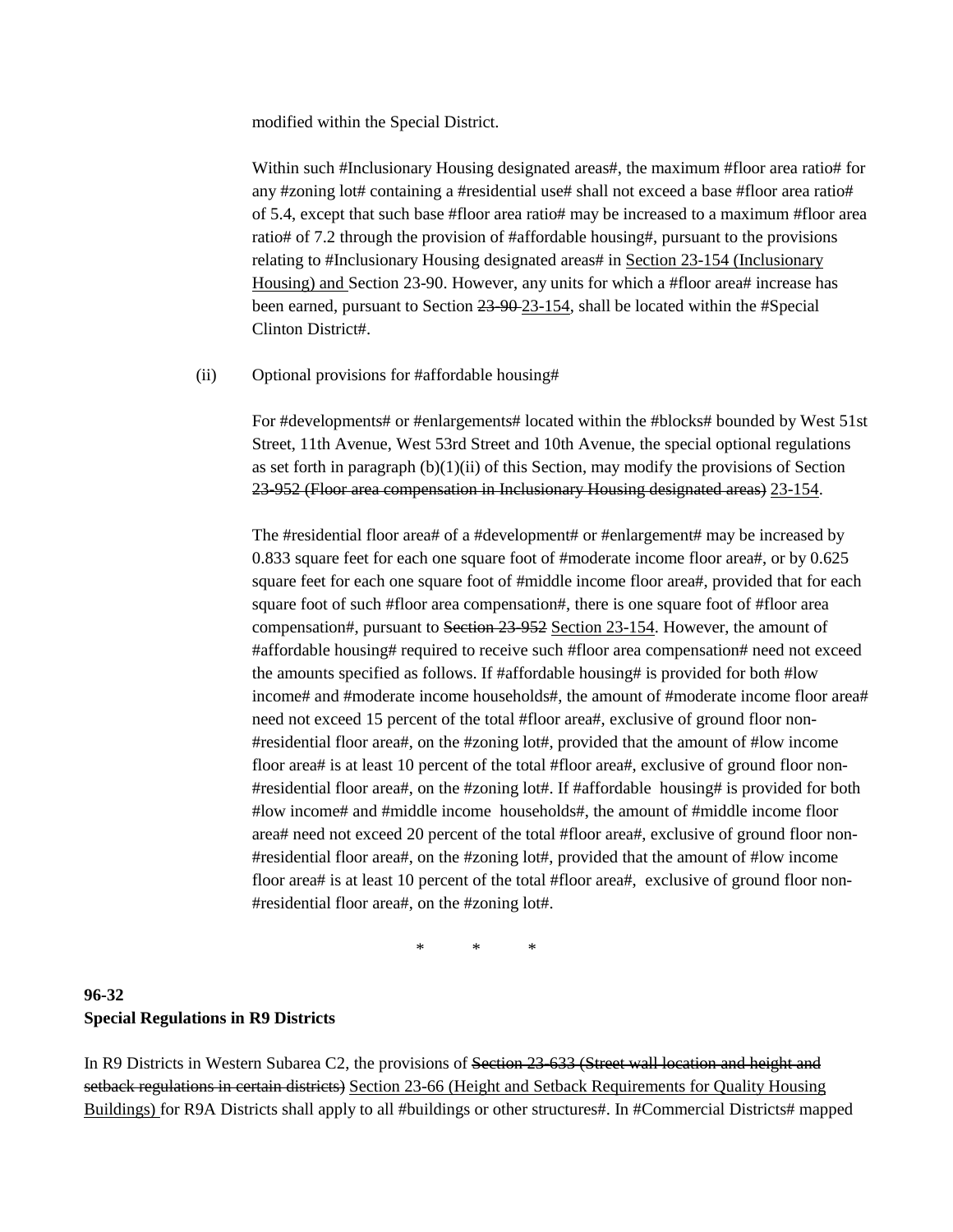within R9 Districts in Western Subarea C2, the provisions of <del>Section 35-24 (Special Street Wall Location and</del> Height and Setback Regulations in Certain Districts) Section 35-65 (Height and Setback Requirements for Quality Housing Buildings) for C2-7A Districts shall apply to all #buildings or other structures#. Notwithstanding the provisions of paragraph (c) of Section 23-011 (Quality Housing Program), in all such R9 Districts and #Commercial Districts# mapped within such R9 Districts, the provisions of paragraph (b) of Section 23-011 shall apply.

#### (a) Inclusionary Housing Program

(1) R9 Districts in Other Areas, west of Tenth Avenue, shall be #Inclusionary Housing designated areas# pursuant to Section 12-10 (DEFINITIONS) for the purpose of making the Inclusionary Housing Program regulations of Section 23-90, inclusive, applicable as modified within the Special District.

Within such #Inclusionary Housing designated area#, the maximum #floor area ratio# for any #zoning lot# containing a #residential use# shall not exceed a base #floor area ratio# of 6.0, except that such base #floor area ratio# may be increased to a maximum #floor area ratio# of 8.0 through the provision of #affordable housing#, pursuant to the provisions relating to #Inclusionary Housing designated areas# in 23-154 (Inclusionary Housing) and Section 23-90. However, any units for which a #floor area# increase has been earned pursuant to Section 23-90 23-154 shall be located within the #Special Clinton District#.

(2) Optional provisions for #large-scale general developments# within Western Subarea C2

For #developments# or #enlargements# located within the #blocks# bounded by West 51st Street, 11th Avenue, West 53rd Street and 10th Avenue, the special optional regulations as set forth in paragraph  $(a)(2)$  of this Section, may modify the provisions of Section 23-952 (Floor area compensation in Inclusionary Housing designated areas) Section 23-154.

The #residential floor area# of a #development# or #enlargement# may be increased by 0.833 square feet for each one square foot of #moderate income floor area#, or by 0.625 square feet for each one square foot of #middle income floor area#, provided that for each square foot of such #floor area compensation#, there is one square foot of #floor area compensation#, pursuant to Section 23-952 Section 23-154. However, the amount of #affordable housing# required to receive such #floor area compensation# need not exceed the amounts specified as follows. If #affordable housing# is provided for both #low income# and #moderate income households#, the amount of #moderate income floor area# need not exceed 15 percent of the total #floor area#, exclusive of ground floor non-#residential floor area#, on the #zoning lot#, provided that the amount of #low income floor area# is at least 10 percent of the total #floor area#, exclusive of ground floor non- #residential floor area#, on the #zoning lot#. If #affordable housing# is provided for both #low income households# and #middle income households#, the amount of #middle income floor area# need not exceed 20 percent of the total #floor area#, exclusive of ground floor non-#residential floor area#, on the #zoning lot#, provided that the amount of #low income floor area# is at least 10 percent of the total #floor area#, exclusive of ground floor non-#residential floor area#, on the